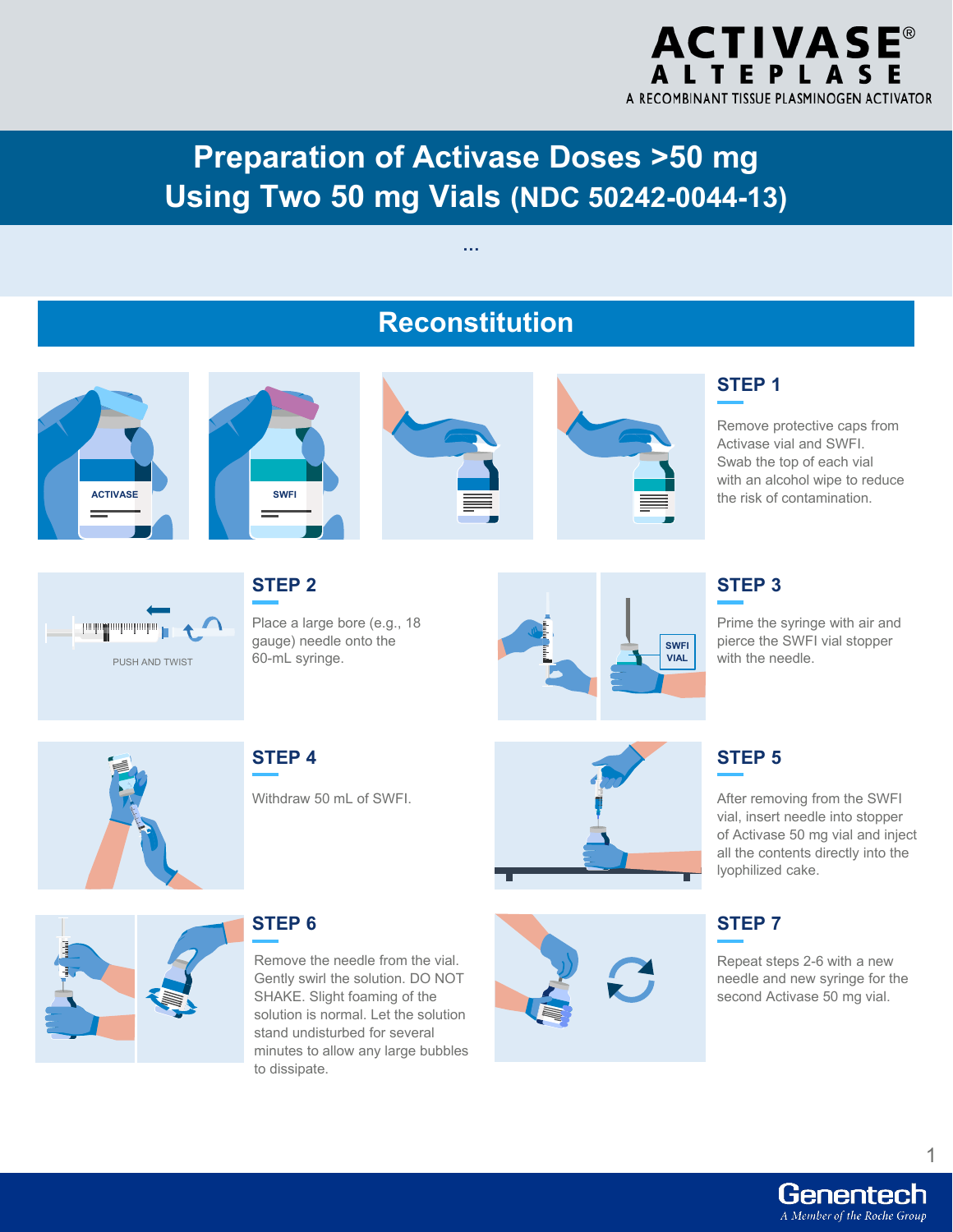

# **Acute Ischemic Stroke – Dose Preparation**

**Dosing: Determine weight-based dosing (0.9 mg/kg, not to exceed 90 mg total dose, with 10% of the total dose given as a bolus) (USPI section 2.1). To facilitate preparation, determine bolus dose, infusion dose, and discard quantity prior to reconstitution.** 



# **Acute Ischemic Stroke – Administration**

**…**

**Infusing the Dose**



#### **STEP 5**

Hang IV bag or glass container and prime the line.

#### **STEP 7**

In accordance to hospital policy, clear the line at the end of the infusion (e.g., 100 mL of 0.9% sodium chloride at the same infusion rate as Activase) to ensure the entire Activase dose has been administered.

#### **STEP 6**

Administer the bolus dose via IV push or pump over 1 minute and then immediately start the infusion via pump or manually based on your institution's policy.

2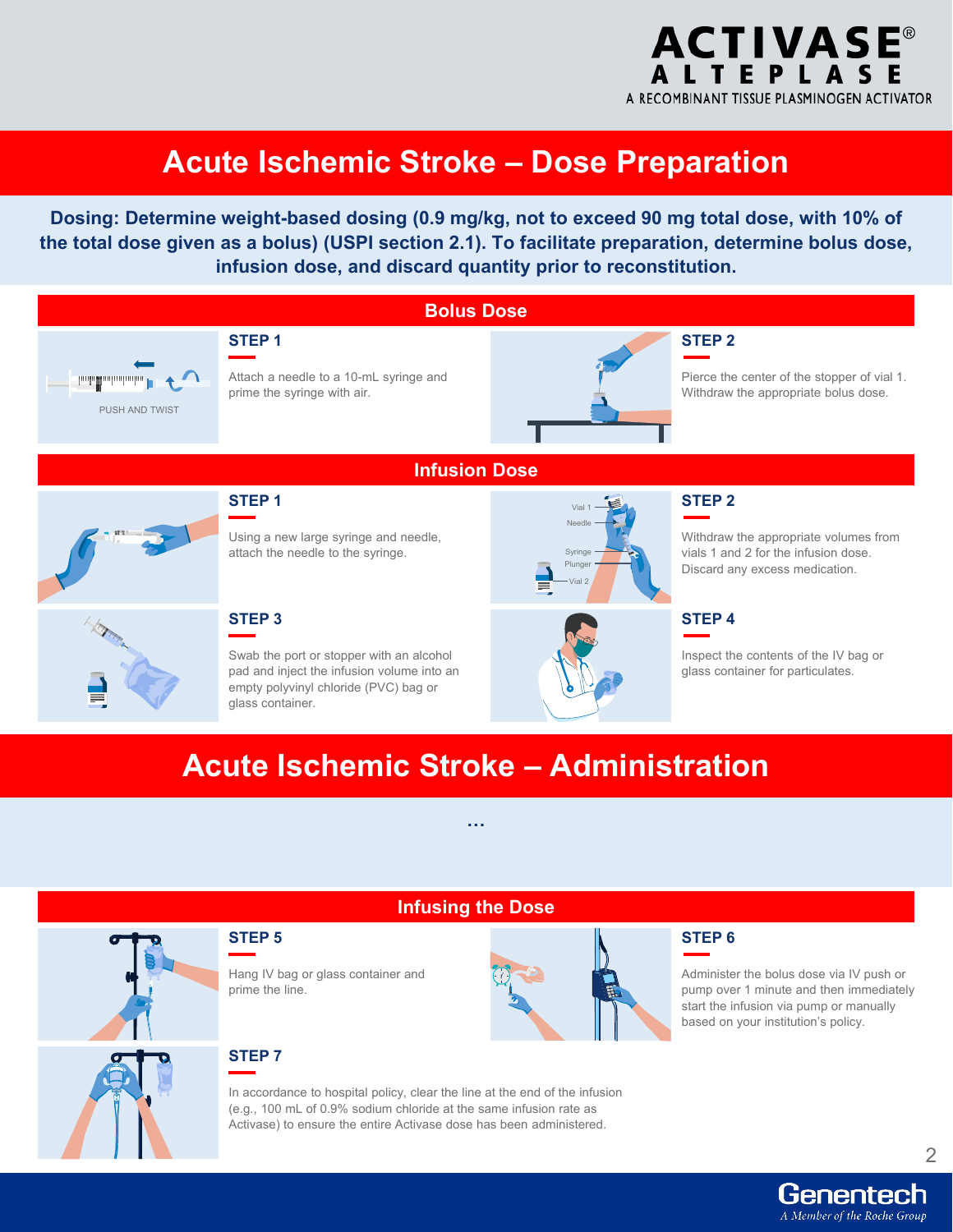

# **Acute Myocardial Infarction – Accelerated Infusion Dose Preparation and Administration**

**Dosing: Consult weight-based dosing charts and determine accelerated (Table 1 of USPI) or 3-hour (Table 2 of USPI) dosing regimen. To facilitate preparation, calculate bolus and infusion doses prior to reconstitution.** 

#### **Bolus Dose for Accelerated Infusion**



# **STEP 1**

Attach a needle to a syringe and prime the syringe with air.



#### **STEP 2**

Pierce the center of the stopper of vial 1. Withdraw the appropriate bolus dose. Label the syringe.



## **Infusion Dose for Accelerated Infusion**



#### **STEP 2**

Withdraw the appropriate volumes from vials 1 and 2 in order to reach the "First 30 min" (Table 1 of USPI, Column 3) infusion dose.

# **STEP 3**

**STEP 5**

**STEP 1**

Swab the port or stopper with an alcohol pad and inject the "First 30 min" infusion volume into an empty PVC bag or glass container. Label the IV container.

Using a new large syringe and needle, attach the needle to the syringe.



# **STEP 4**

Inspect the contents of the IV bag or glass container for particulates.

# **Acute Myocardial Infarction – Accelerated Infusion**



# **STEP 7**

Inspect the contents of the IV bag or glass container for particulates.

Using a new needle and syringe, draw up the infusion dose noted under "Next 60 min" (Table 1, column 4 in the USPI) from vial 2. Discard any excess medication.

### **STEP 9**

In accordance to hospital policy, clear the line at the end of the infusion (e.g., 100 mL of 0.9% sodium chloride) to ensure the entire Activase dose has been administered.





### **STEP 6**

Swab the port or stopper with an alcohol pad and inject the "Next 60 min" infusion volume into an empty PVC bag or glass container. Label the IV container.

#### **STEP 8**

Administer the bolus dose over 1 minute followed by the "First 30 min" infusion dose. Infuse for 30 min via pump or manually based on your institution's policy. Immediately after, infuse the "Next 60 min" infusion dose over 1 hour.



### Genentech A Member of the Roche Group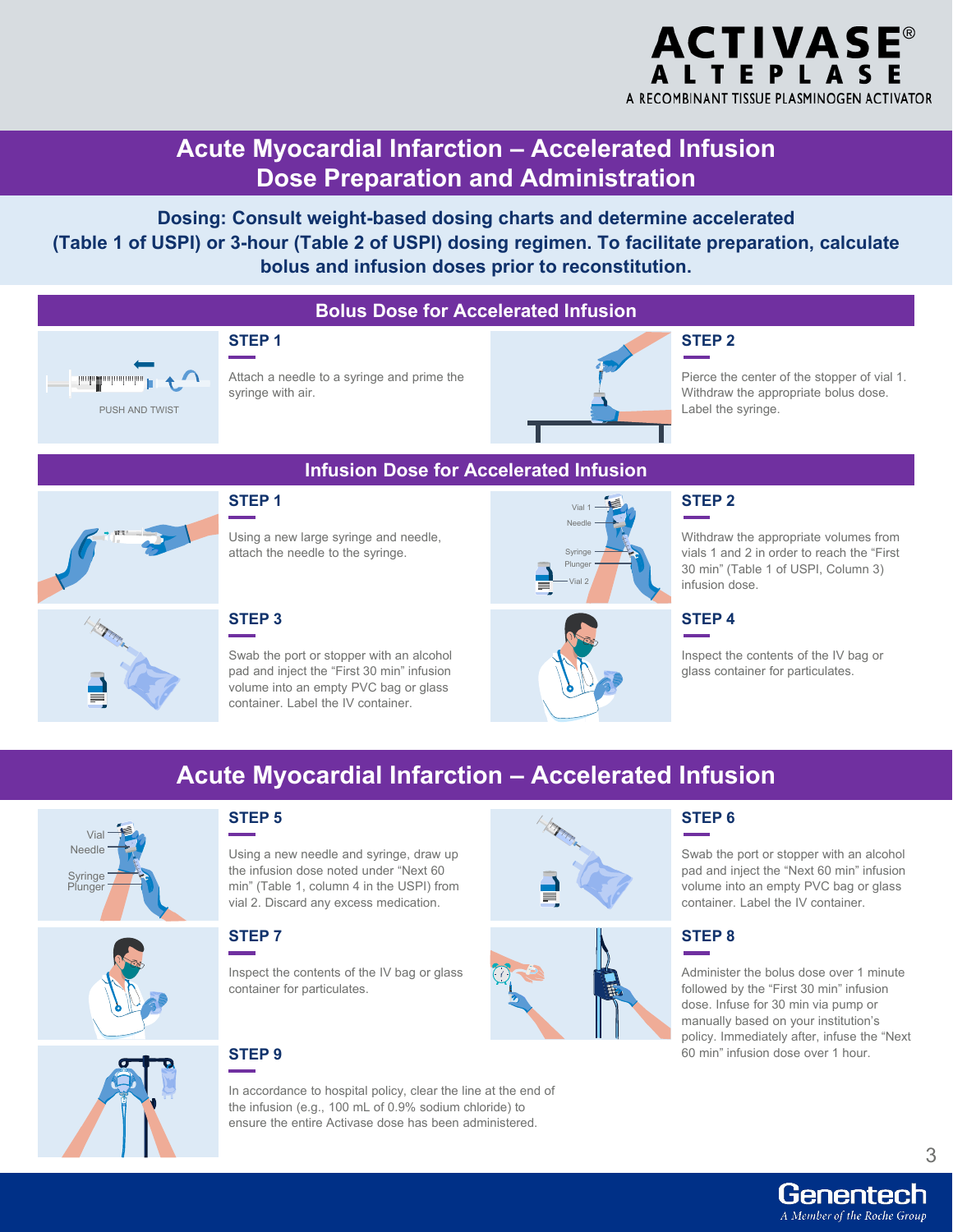## **ACTIVASE® ALTEPLASE** A RECOMBINANT TISSUE PLASMINOGEN ACTIVATOR

# **Acute Myocardial Infarction – 3-Hour Infusion Dose Preparation and Administration**

#### **Bolus Dose**



#### **STEP 1**

Attach a needle to a syringe and prime the syringe with air.



#### **STEP 2**

Pierce the center of the stopper of vial 1. Withdraw the appropriate bolus dose. Label the syringe.



## **Infusion Dose**



#### **STEP 2**

Withdraw the appropriate volume from vials 1 and 2 in order to reach the "Rest of 1st hour" (Table 2 of USPI, Column 3) infusion dose.

### **STEP 4**

Inspect the contents of the IV bag or glass container for particulates.

**STEP 3**

Swab the port or stopper with an alcohol pad and inject the "Rest of 1st hour" infusion volume into an empty PVC bag or glass container. Label the IV container.



# **Acute Myocardial Infarction – 3-Hour Infusion**



## **STEP 5**

Using a new needle and syringe, draw up the infusion dose noted under "2nd Hour" (Table 2, column 4 in the USPI) from vial 2.

Inspect the contents of the IV bag or glass

container for particulates.



#### **STEP 6**

Swab the port or stopper with an alcohol pad and inject the "2nd Hour" infusion volume into an empty PVC bag or glass container. Label the IV container.

### **STEP 8**

Using another new needle and syringe, draw up the infusion dose noted under "3rd Hour" (Table 2, column 5 in the USPI) from vial 2.

#### **STEP 10**

Inspect the contents of the IV bag or glass container for particulates.

### **STEP 12**

In accordance to hospital policy, clear the line at the end of the infusion (e.g., 100 mL of 0.9% sodium chloride at the same rate as the Activase infusion) to ensure the entire Activase dose has been administered.

## **STEP 9**

**STEP 7**

Swab the port or stopper with an alcohol pad and inject the "3rd Hour" infusion volume into an empty PVC bag or glass container. Label the IV container.





Administer the bolus dose over 1 minute followed by the "Rest of 1st Hour" infusion dose. Infuse over the remaining first hour via pump or manually based on your institution's policy. Immediately after, infuse the "2nd Hour" and then the "3rd Hour" dose over Hour 2 and Hour 3, respectively.



4